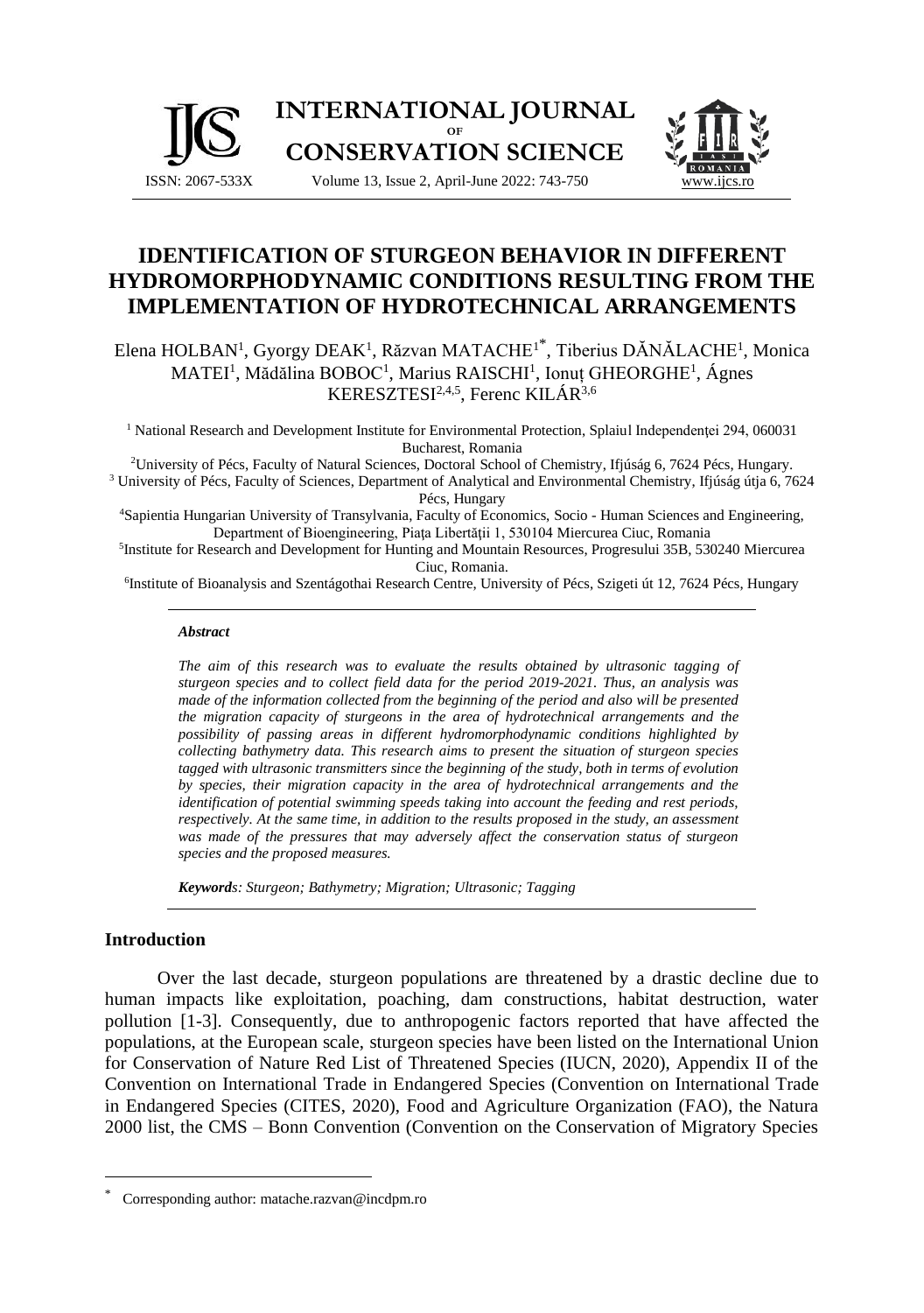of Wild Animals) and the Bern Convention (Convention on the Conservation of European Wildlife and Natural Habitats).

The hydrotechnical development of the Danube on Romanian territory began with the construction of the Iron Gates I dam in 1964 together with Yugoslavia (Serbia), and the second dam, Iron Gates II, was commissioned in 1984. Bacalbașa-Dobrovici, carries out the first research on the assessment of the impact of the Danube hydrotechnical development on sturgeon species in 1989 and 1991 [4-5]. His two studies assessed the status of sturgeon catches from 1955 to 1993 in order to determine the effects of damming the Danube on the evolution of sturgeon populations. His two studies assessed the status of sturgeon catches from 1955 to 1993 in order to determine the effects of the damming of the Danube on the evolution of sturgeon populations. The decline of these species has been observed, especially after 1973, but if we look at the analysis of the evolution of catches by Oțel V., in his paper published in 2007, the alarming situation of the decline of sturgeon catches appears with the year 1940, thus leading to the conclusion that the two hydropower plants were not the main cause of the decline [6]. However, it is very true that this decline in sturgeon populations in the lower Danube without measures to improve the conservation status of the species could lead to their extinction in the future. Another particularly important aspect that may have affected the migration of Anadromous fish species is the river regularization works carried out by Austria since 1875 by creating a unique channel in the Vienna area, which led to major changes in the river profile, slopes and sediment transport as well as water flow [7, 8].

Research on the analysis of sturgeon catches continues, and after the data published by Bacalbașa-Dobrovici, new data appear in 2004 when Ciolac publishes the paper "Study of migratory sturgeon catches in Romanian side of Danube River. Migration of fishes in Romanian Danube River", in which he makes a percentage analysis of sturgeon species caught in the period 1992-2001, in order to observe the long-term effects of the two hydropower plants [9]. It was therefore observed that the Russian sturgeon is the species with the lowest catches, at the opposite pole are the catches of the stellate species. From these data it can be concluded that the nuthatch is the most endangered species in terms of species extinction, which is also confirmed by research conducted by INCDPM Bucharest [10].

As far as the protection of sturgeons in Romania is concerned, an important aspect for their conservation is mainly represented by the cooperation of state institutions to issue legislation to compensate for their decline. These actions to protect sturgeon species by banning commercial fishing started as early as 2006 (Orders 330/2006; 1302/2012 and 545/715/2016) [11-13], with a new order currently under discussion for implementation.

However, INCDPM Bucharest experts have concluded that over more than 10 years of sturgeon monitoring by ultrasonic telemetry and the use of monitoring systems such as DKTB and DKMR-01T patented at OSIM by INCDPM Bucharest experts, the greatest pressure on ultrasonically tagged sturgeon and others is exerted by illegal fishing or poaching. INCDPM Bucharest has made all the necessary efforts to carry out scientific fishing of sturgeon species in compliance with the legislation in force, obtaining all the necessary authorizations and approvals from the authorities responsible for the management of fish resources and environmental protection in Romania.

## **Experimental**

## *Materials*

In order to monitor sturgeon specimens, the experts use a set of materials specific to this operation, some of which are also patented as inventions at OSIM. Thus, a list of the materials used will be detailed below.

*i) VEMCO* ultrasonic tags:

*V16TP-6X,* large tag usable on individuals of the species Acipenser gueldenstaedtii, respectively Huso huso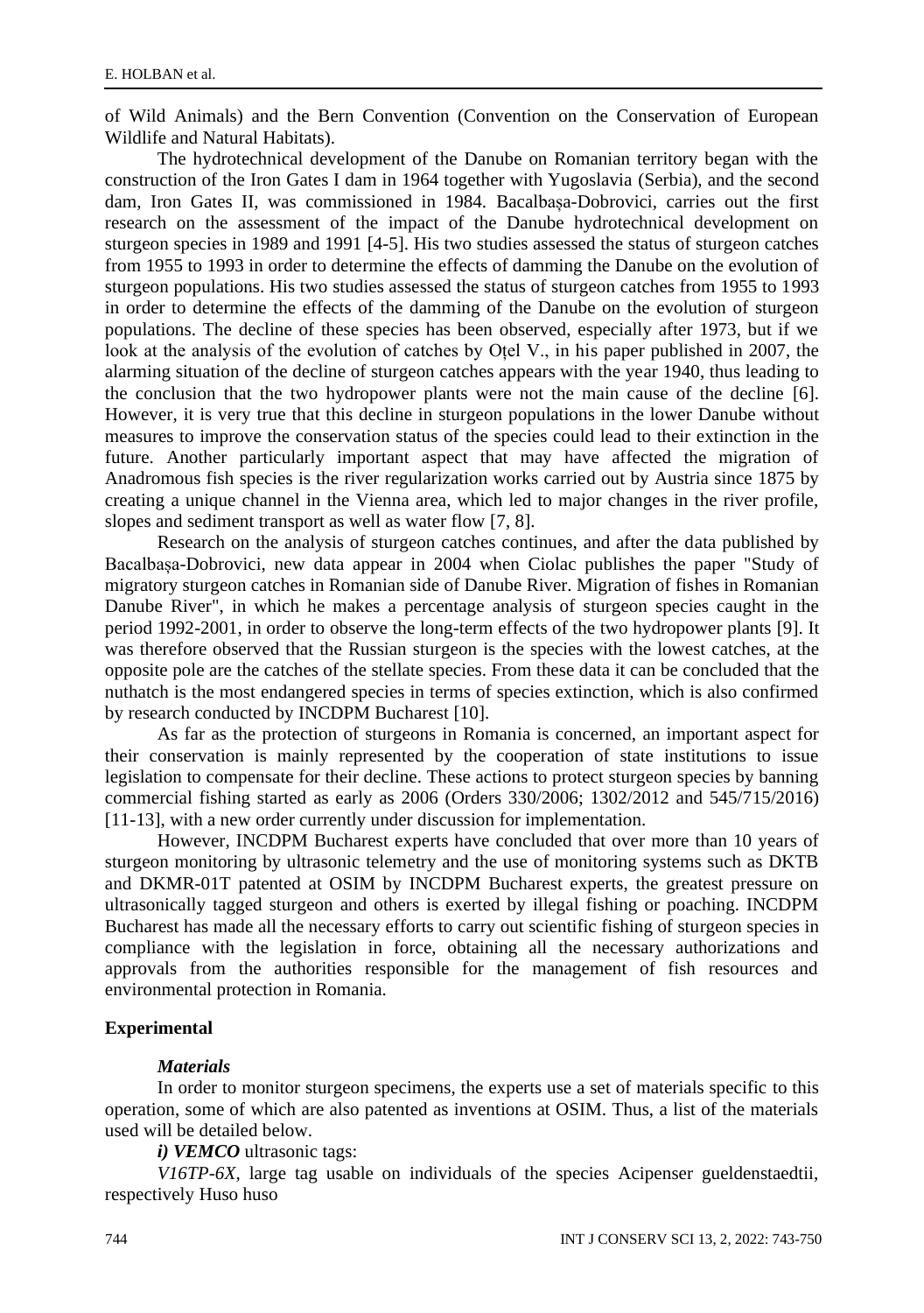*V16TP-4X,* small tag usable for individuals of the species Acipenser ruthenus and Acipenser stellatus respectively

These tags have been designed to transmit signals to VR2W underwater receiving stations, which are programmed to record the transmitted acoustic signals at 69 kHz wavelengths. Battery life is approximately 15 months and data download are via Bluetooth connection.

*(ii) VR2W* type submersible station used to receive acoustic signals relating to the depth and temperature of the individuals detected.

*iii) Remote monitoring system for ichthyofauna*, in particular sturgeons under different hydrological conditions, DKMR01-T. This system consists of the following components: warning light (1), floating tank made of sheet metal, filled with expanded polystyrene and polyurethane foam (2), connection system between tank and protection pipe, made of cast iron (3), metal protection covers with special closing system (4), protection pipe with slots for water passage (5), ultrasonic signal receiving station (6). This station has proven to be reliable, ensuring continuous monitoring of sturgeon species and obtaining a series of results unique at national and world level in terms of migration routes of ultrasonically tagged sturgeons, identification of the swimming capacity of sturgeons in areas where hydro-technical works have been installed, identification of the time required for juveniles to cover the distance to the entrance to the Black Sea.

*iv) The monitoring system for ichthyofauna*, especially sturgeons, using ultrasonic tag remote sensing under different hydrological conditions, DKTB. This system consists of the following components: warning light (1), metal protective cover with special closing system (2), protective pipe with slits for water passage (3), slits allowing water penetration and circulation (4), handle for handling the system  $(5)$ , water level and quality monitoring equipment (6), ultrasonic receiving equipment (VR2W station) (7), shore anchoring pole (8), shore system fixing cable (9). This monitoring system has been developed in order to be able to simultaneously monitor the migration path of sturgeons with water level and turbidity in areas where there is a risk of anthropogenic impact (Fig. 1).



**Fig. 1.** Monitoring systems. A. DKTB fixed monitoring system. B. DKMR-01T floating monitoring system

# *v) T-bar anti-poaching tag*

*vi) Tagging instruments*: surgical kit, tweezers, betadine, Surgibond, dressings, suture thread, stretcher, electronic scale, basin

# *vii) Boats*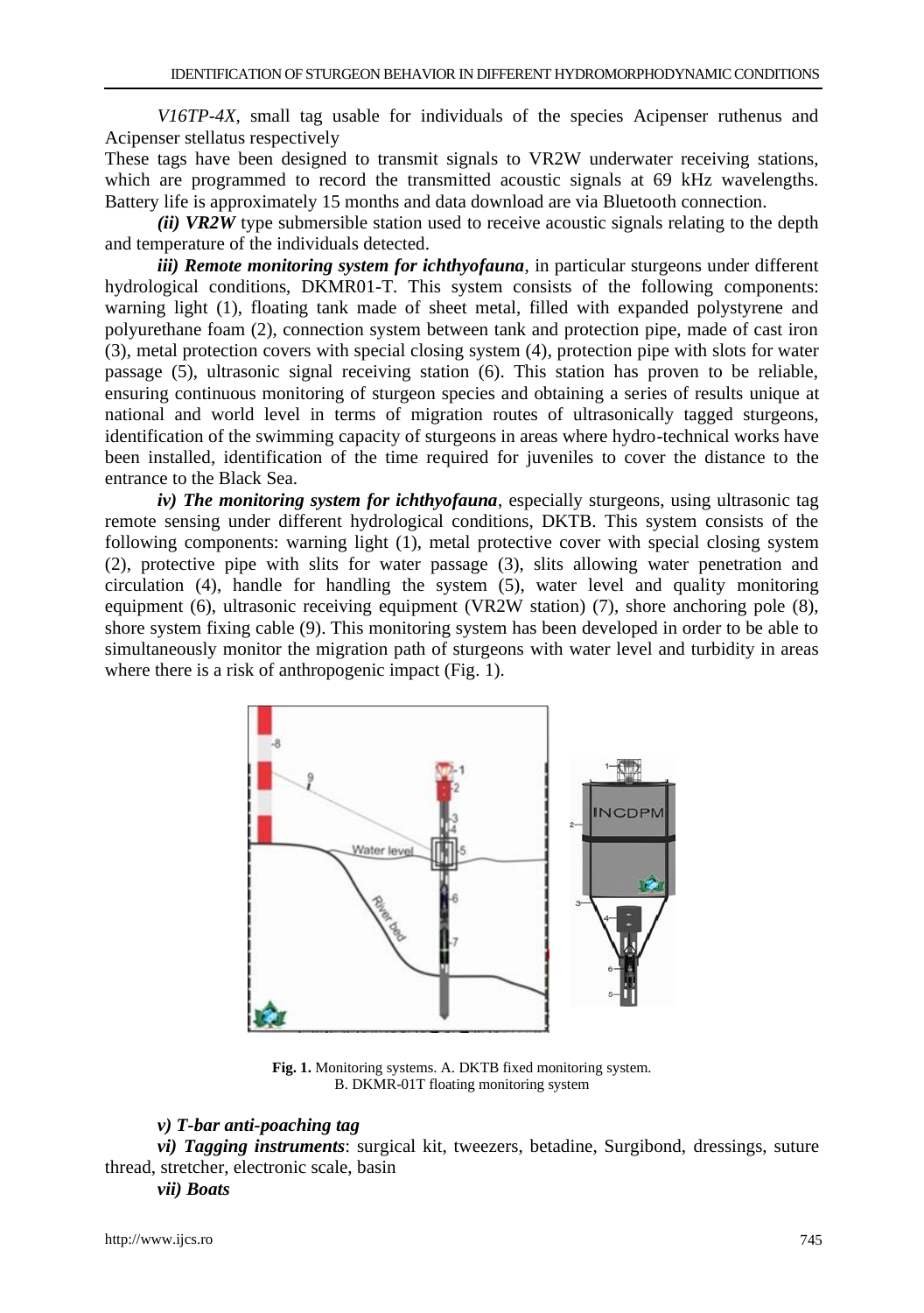# *viii) VR100 mobile acoustic telemetry receiver ix) GETAC field laptop x) Oximeter xi) Eppendorf tubes xii) Single Beam and Multibeam equipment Methods*

The sturgeons are caught by deep-sea gillnets by fishermen authorised to do so under the scientific fishing permit issued by the National Fisheries and Aquaculture Authority. Thus, the caught fish are brought to the shore and placed in a containment tube. Prior to the operation, biometric measurements are taken to determine length and weight and a DNA sample is taken from the anal and dorsal fins for laboratory analysis (minimally invasive method). After that, an abdominal local anesthesia will be performed, where an incision will be made beforehand, the ultrasonic tag will be inserted, and the incision will be closed using a needle and suture. Once the incision closure operation is completed, the area is again disinfected with a solution and a specially designed tissue adhesive is applied to create a film that does not allow water to penetrate and infect the area during the post-operative period. At the same time, once the internal tagging procedure has been completed, an anti-poaching T-bar tag is applied to the tail of the specimen, on which the contact details of the institution are noted, so that incidental catches can be reported, thus attempting to reduce poaching. After ultrasonic tagging, the sturgeon is released into the wild and monitored using the DKTB and DKMR-01T migration monitoring systems which are downloaded via Bluetooth connection. In addition to these systems positioned at key points, additional monitoring is also carried out using a VR100 mobile receiver capable of detecting sturgeons in real time. This research also examined the possibility of passage of sturgeon tagged with ultrasonic transmitters in areas where hydrotechnical works were carried out to facilitate navigation, leading to the modification of the water course on a certain section by changing the morphology and flow dynamics. Thus, in order to characterize the area where hydrotechnical constructions have been implemented, it is specified that one of the most recent installations was carried out in the period 2013-2017 on the Bala branch of the Danube consisting in the construction of a bottom sill aimed at redistributing the flows so that minimum navigation conditions can be ensured on the Old Danube even during dry periods.

Thus, in order to identify the behaviour of sturgeons during migrations in the lower Danube under different hydromophodynamic conditions, it was necessary to carry out sets of singlebeam and multibeam bathymetry measurements, so that a characterization of the conditions of some areas of interest could be made (behaviour in the bottom sill area, behaviour in habitats suitable for feeding, wintering or even breeding sturgeons).

## **Results and discussion**

The scientific fishing was carried out mainly on the Borcea branch of the Danube between km 60-0 by 3 boats in the period 2019-2020, respectively 5 boats in 2021, catching a total of 281 specimens of sturgeon (Fig. 2) belonging belonging to the 4 species that are still found within Lower Danube: *Acipenser ruthenus, Acipenser stellatus*, *Acipenser gueldensteadtii* and *Huso huso*, respectively 2 specimens considered hybrids between the species *Acipenser stellatus*\* *Acipenser ruthenus*.

Following the research, the following results were obtained regarding the statistics of the species captured, tagged and monitored on the Lower Danube Course:

a. the most dominant species is *Acipenser stellatus*;

b.a significant increase has been observed in the last 3 years in catches of *Acipenser gueldenstaedtii*, which leads us to believe that in the case of this species the repopulation program was a success, but we cannot say for sure without basis for future in-depth studies;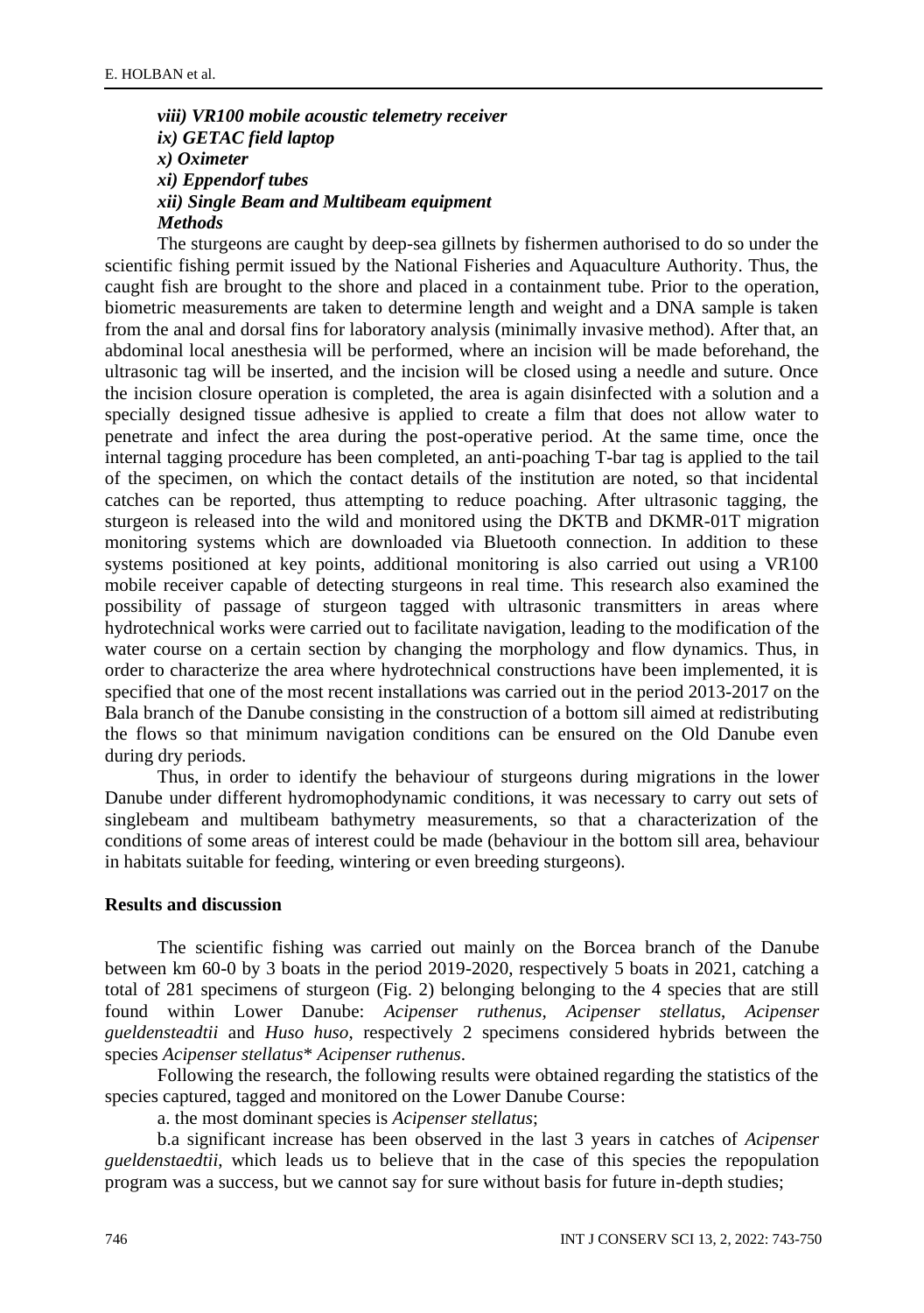c. In the case of *Huso huso*, the lower percentage of catches was mainly due to the issuance of the scientific fishing authorization which was usually carried out after the third month of the year, from which we conclude that the peak migration of this species.



**Fig. 2.** Species catches distribution in 2019-2021 period

Also, the processing of bathymetric data on water flow rates and velocities recorded at the time of passage of sturgeon tagged with ultrasonic transmitters over the "bottom threshold" showed that they were able to cope with these water flow velocities by passing the risk zone and continuing their migration to spawning habitats. It thus appears that these species are capable of considerable effort to perform their most important biological function, namely reproduction. Following the processing of data collected in the period 2019-2021, in the area of the hydrotechnical installations, 24 individuals tagged with ultrasonic transmitters, of different lengths and weights, were identified and managed to overcome the area by swimming against the water current, migrating towards the Old Danube River km 348. Thus, the sturgeons IOSIN 4S33 (*Acipenser gueldenstaedtii*) and IOSIN3S15 (*Acipenser stellatus*) will be described behaviourally. Thus, the average speeds recorded at the time of sturgeon passage ranged from a minimum of 2.17m/s to a maximum of 2.64m/s. At the same time, the flow rates were also recorded on the dates when sturgeon migrated into the area of interest and exceeded a minimum of  $2501 \text{m}^3$ /s and a maximum of  $4272 \text{m}^3$ /s by swimming against the current. With regard to the swimming speed of individuals that migrated upstream to the spawning habitats by swimming against the current, data processing was carried out for two individuals of different species: *Acipenser gueldenstaedtii* and *Acipenser stellatus*. According to the data obtained, different values of sturgeon swimming speeds are indicated (Fig. 3), which can be defined according to the species and their current needs (feeding, resting, area survey):

a. the swimming speeds analysed for the *A. gueldenstaedtii* specimen indicated that the specimen migrated upstream with a maximum speed of 0.64m/s, its migration being generally characterised by swimming speeds of less than 0.3m/s, indicating that the sturgeon exhibited habitat-seeking behaviour in the area;

b. as in the case of the species *A. gueldenstaedtii* and *A. stellatus*, the sturgeon showed similar behaviour with a maximum upstream speed of 0.87m/s;

In order to characterize the Bala bottom sill area, bathymetric measurements were carried out annually during 2019-2020 in order to carry out a concrete assessment. Thus, it is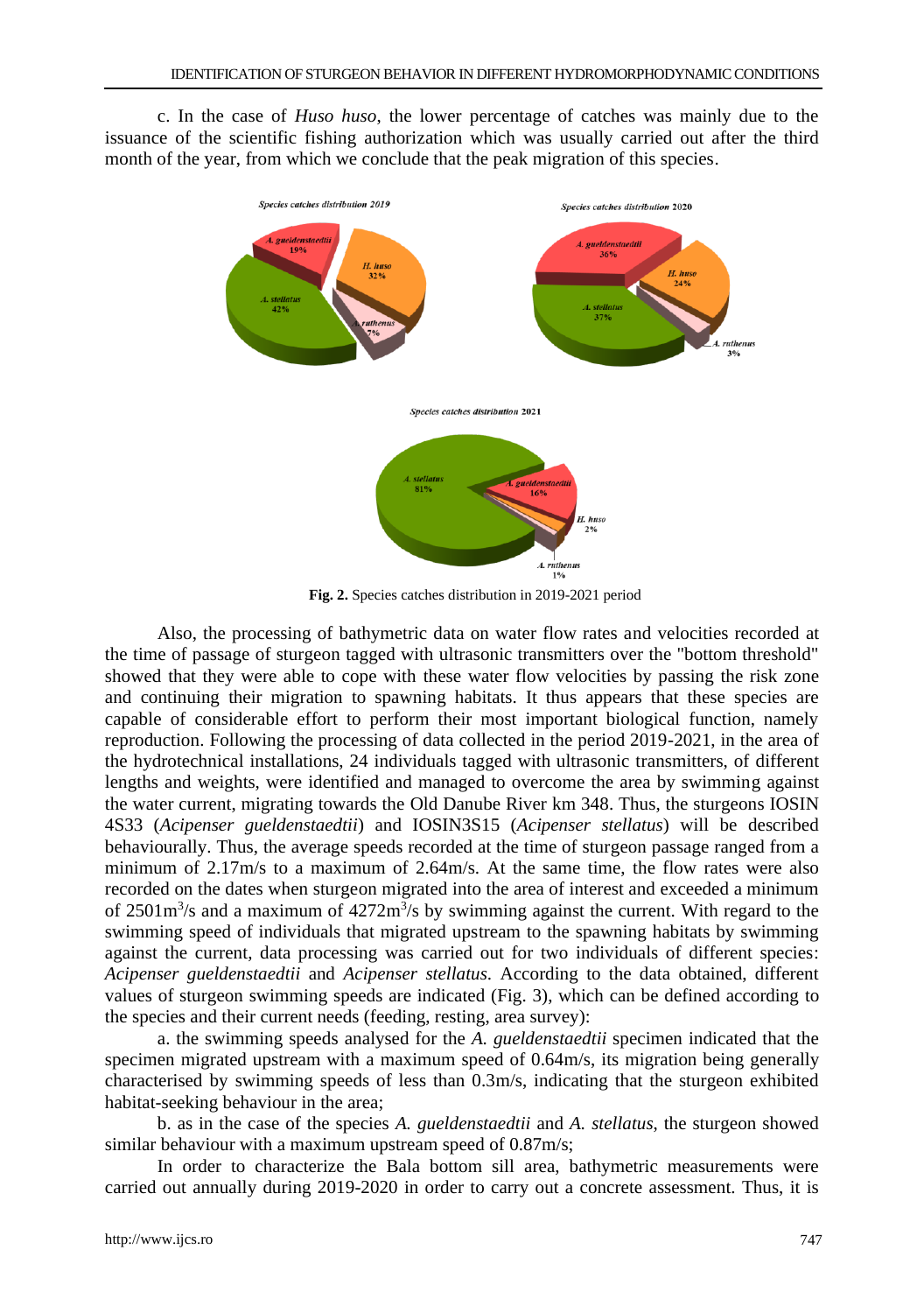indicated to us that this area as a result of the implementation of the hydrotechnical works of the "bottom sill" type is in a complex process of deposition and erosion caused by water currents. At the same time, behind the two thresholds, we can see the two pits formed as a result of erosion, pits that may represent resting areas for sturgeon specimens that swim against the current over the construction. These holes thus facilitate the passage of sturgeons as they are characterised by lower velocities in the riverbed area.



**Fig. 3.** Diagram of swimming speeds recorded in two specimens of sturgeons that crossed the bottom threshold Bala

It was also found that behind the bottom sills, two "pits" with large depths have been created, which can be considered good resting areas for sturgeon migrating upstream to spawning habitats (Fig. 4). These 'pits' attenuate the velocity of water flow in the deeper areas, which may provide good resting conditions for sturgeon species.



**Fig. 4.** Riverbed morphology in the area of the bottom sills on the Bala branch

# **Conclusions**

During the research period from 2019-2021, scientific fishing activities were carried out on the Borcea branch of the Danube between river km 60-0, with a total of 281 sturgeons of the 4 species still found in the lower Danube River being caught, tagged, released and monitored. Fishing and catching of sturgeons were carried out in accordance with the legislation in force on scientific fishing, involving experienced fishermen verified and approved by the National Agency for Fisheries and Aquaculture.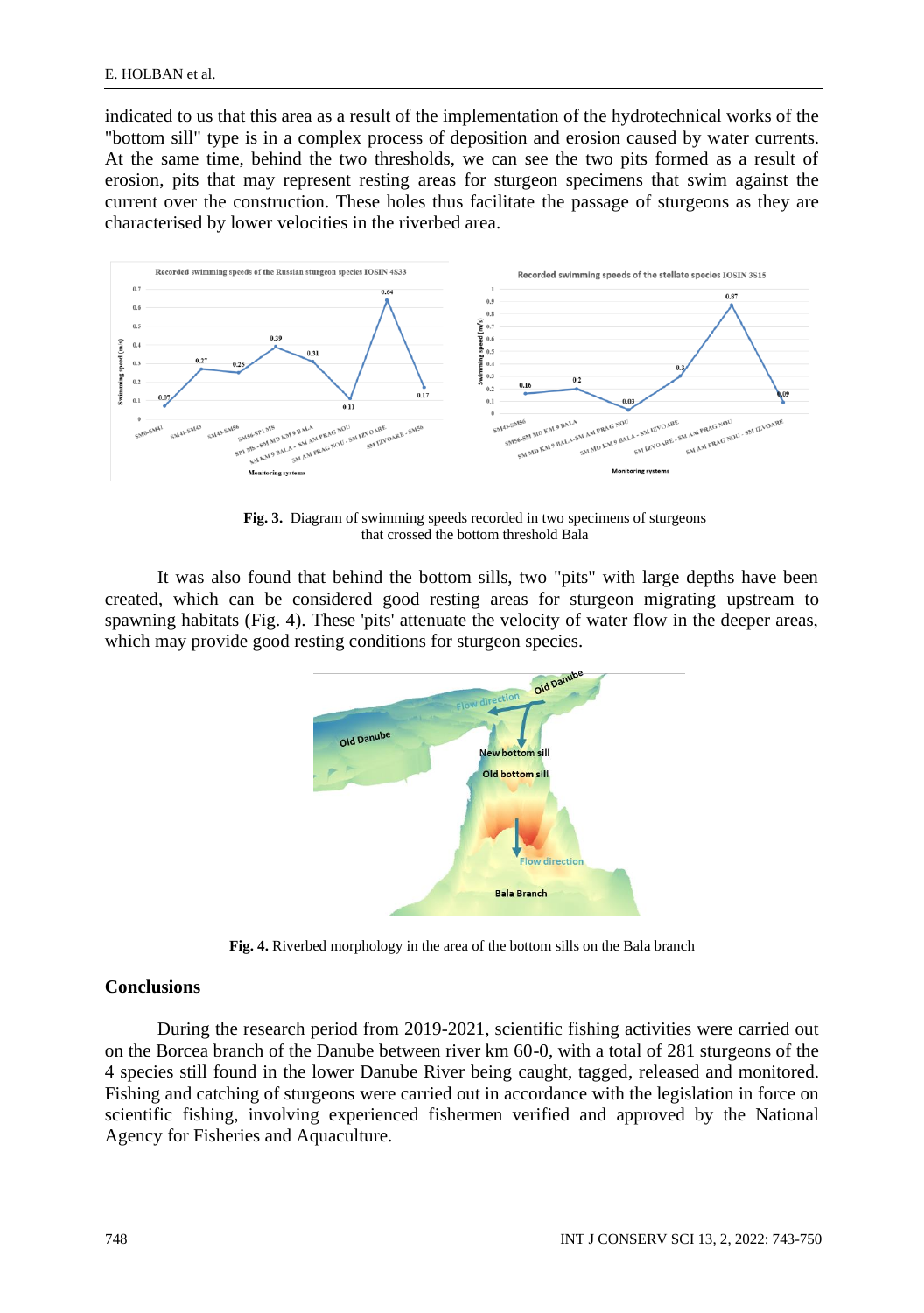In the area of the hydrotechnical works, 24 sturgeons tagged with ultrasonic transmitters were identified, which managed to swim against the current without any problems, migrating above the Izvoarele area (Old Danube River km 348).

The processing of the database yielded considerable results showing that during the monitoring period 2019-2021 the hydrotechnical work was overcome by swimming against the current by individuals belonging to the 4 sturgeon species that are still present in the Lower Danube River. It seems, therefore, that these species are capable of considerable effort to perform their most important biological function, namely reproduction.

However, the behaviour of these species at the time of the analysis was conditioned by the breeding season, which certifies the movement speeds as low, taking into account the need to identify suitable habitats to perform vital feeding and breeding functions. Thus, it can be pointed out that so far, the hydrotechnical work has not had a considerable impact on the migration capacity of sturgeon species, as they use the area both in upstream migrations to breeding habitats and downstream to Black Sea habitats.

## **Acknowledgments**

The work was partially supported by a grant of the Romanian Ministry of Research, Innovation and Digitalisation, within the Research Programme NUCLEU – RESCMANS (39N/2019), project "*The evolution regarding the sturgeons populations and ichthyofauna within Lower Danube in the context of the course changes in the last decades"* and partially by the ÚNKP-21-4-I New National Excellence Program of the Ministry for Innovation and Technology from the source of the National Development and Innovation Fund, and by the NKFIH K-125275 Grant.

## **References**

- [1] T. Friedrich, *Danube Sturgeons: Past and Future*, **Riverine Ecosystem Management**, 2018, pp 507-518
- [2] E. R. Misăilă, C. Misailă, G. Vasile, *Preliminary data on ecological plasticity in sturgeon fries*, **An. Şt. Univ. "Alexandru Ioan Cuza" Iaşi, s. Biologie Animală**, 53, 2007, pp. 269-275.
- [3] G. Dumitru, E. Todirascu-Ciornea, I. Sandu, *Effect of glyphosate herbicide on some hematological and biochemical parameters in Carassius auratus L***.**, **Revista de Chimie**, **70** (2), 2019, pp. 518-521.
- [4] N. Bacalbaşa-Dobrovici, *The Danube River and its Fisheries, Dodge*, D.P. (Ed.) in: **Proceedings of the International Large River Symposium**, (Editor: D.P. Dodge), Can. Publ. Fish. Aquat. Sci., 1989, 106: 455-468
- [5] N. Bacalbaşa-Dobrovici, *Statut de differentes especes d'ésturgeons dans le Danube roumain*, **ACIPENSER**, (Editor: P. Williot), CEMAGREF Publ. Bordeaux, 1991, pp. 185-192.
- [6] V. Oţel, **Atlasul peştilor din Rezervaţia Biosferei Delta Dunării,** Ed. Centrul de Informare Tehnologică Delta Dunării, Tulcea, România, 2007, pp. 148-264.
- [7] F. Schiemer, *Conservation of biodiversity in floodplain rivers*, **Large Rivers**, 11, 1999, pp. 423-38.
- [8] F. Schiemer, G. Guti, H. Keckeis and M. Staras, *River and its fish fauna: A review*, **Ecological status and problems of the Danube**, 2013, pp. 273-300.
- [9] A. Ciolac, *Study of migratory sturgeon captures in Romanian side of Danube River. Migration of fishes in Romanian Danube River*, **Applied Ecology and Environmental Research,** 3(1), 2004, pp. 73-78.
- [10] Gy. Deak, M. Raischi, A.M. Badilita, T. Danalache, A. Cristea, E. Holban, S. Zamfir, M.